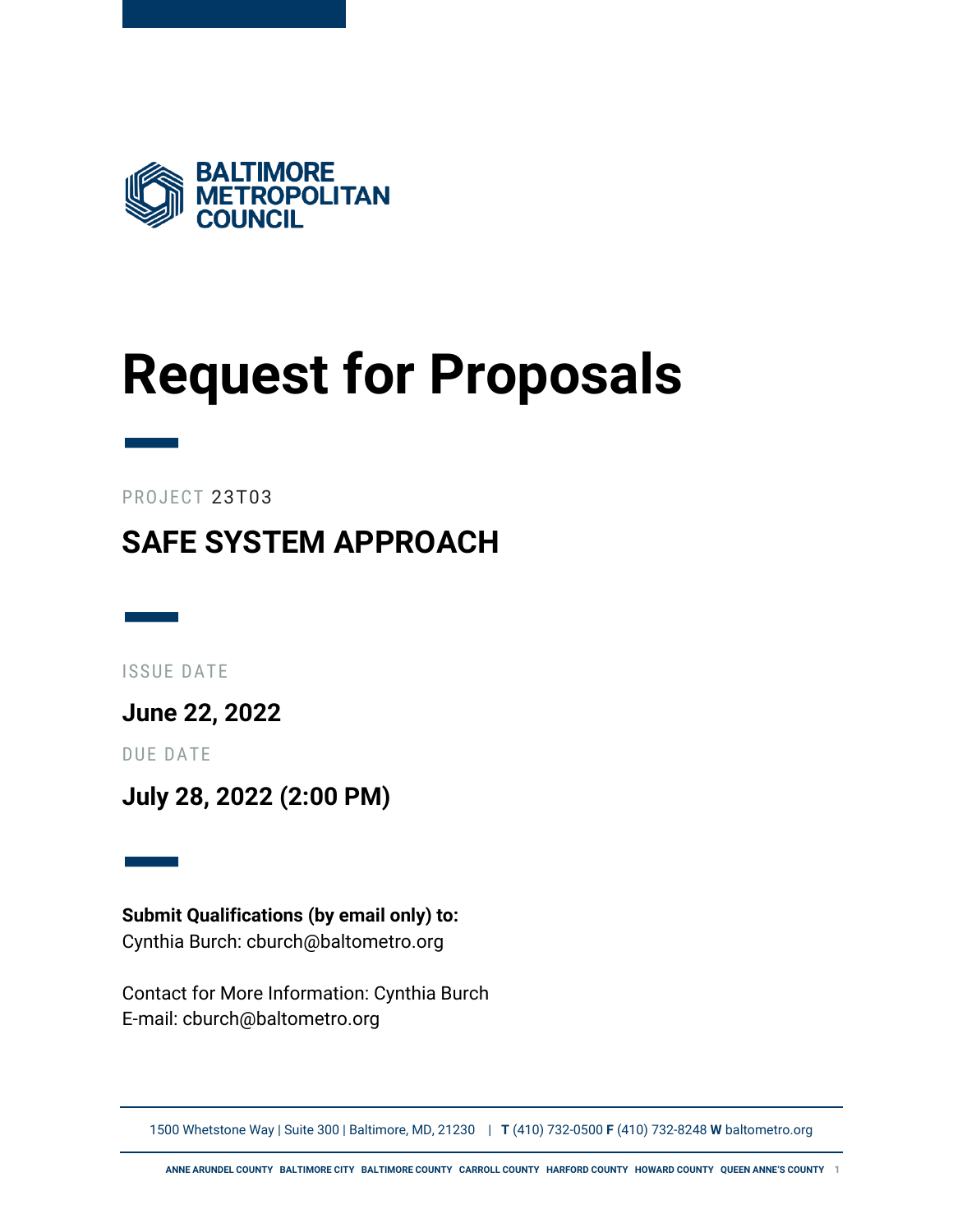Safe System Approach

PROJECT #23T03

# **Table of Contents**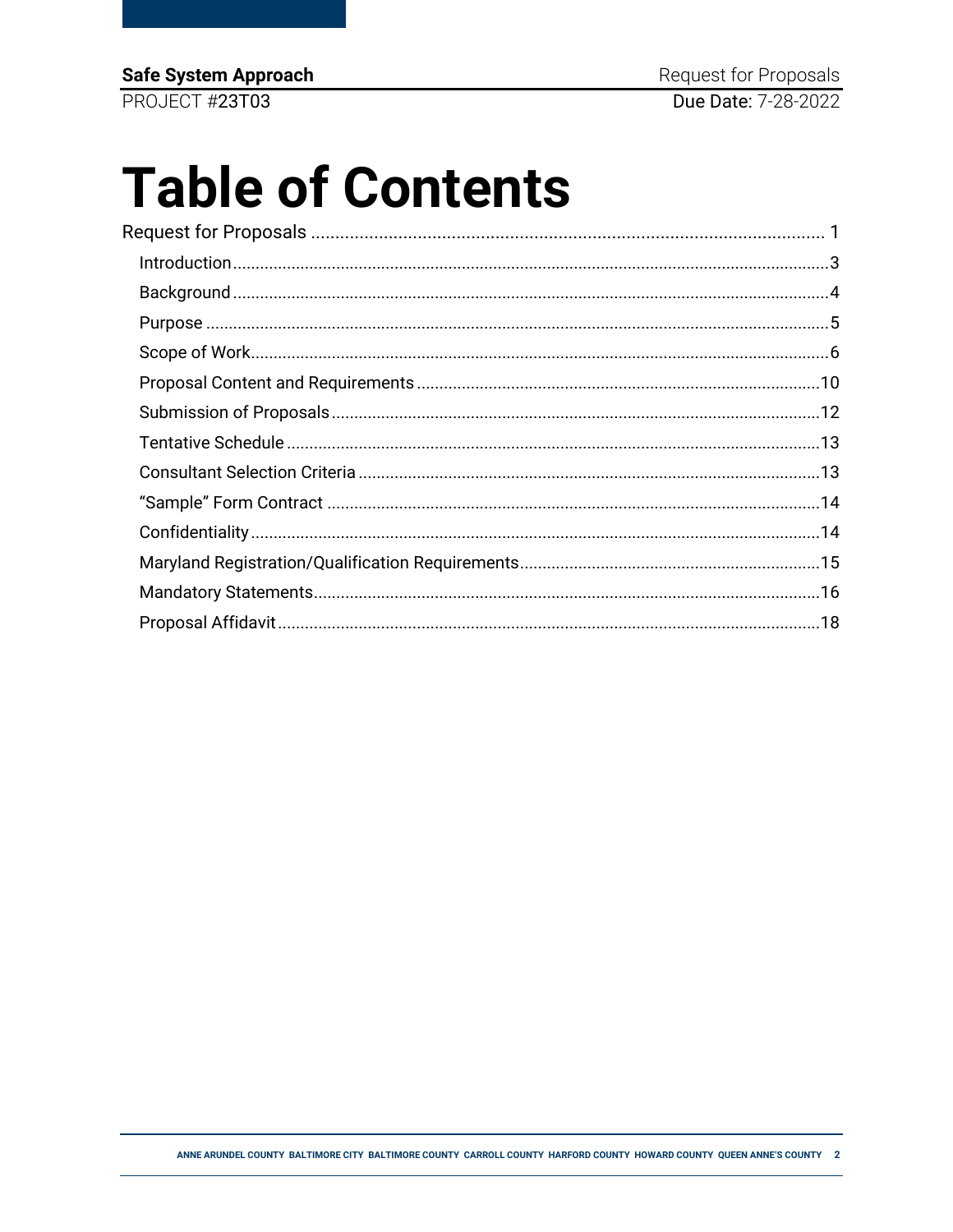**Safe System Approach Request for Proposals** PROJECT #23T03 Due Date: 7-28-2022

—

## <span id="page-2-0"></span>**Introduction**

BMC is a private nonprofit organization committed to identifying regional interests and developing collaborative strategies through plans and programs, which will improve the quality of life and economic vitality throughout the region. BMC's Board of Directors includes the Mayor of Baltimore City, Executives of Anne Arundel, Baltimore, Harford and Howard counties, a Carroll County Commissioner, a Queen Anne's County Commissioner, a Delegate and Senator from the State of Maryland, and a gubernatorial appointee.

The Baltimore Regional Transportation Board (BRTB) is the designated Metropolitan Planning Organization (MPO) for the Baltimore region. The members consist of designated representatives from Baltimore City, Anne Arundel County, Baltimore County, Carroll County, Harford County, and Howard County, Queen Anne's County, the City of Annapolis, plus the Maryland Department of Transportation, the Maryland Department of the Environment, the Maryland Department of Planning, the MDOT Maryland Transit Administration, and Annapolis Transit. The Baltimore Metropolitan Council (BMC) staff provides technical support to the BRTB.



The work of BMC staff includes transportation forecasting and analysis, economic and demographic research, computer mapping applications, air and water quality programs, multimodal planning, cooperative purchasing, workforce development, and housing and rideshare coordination.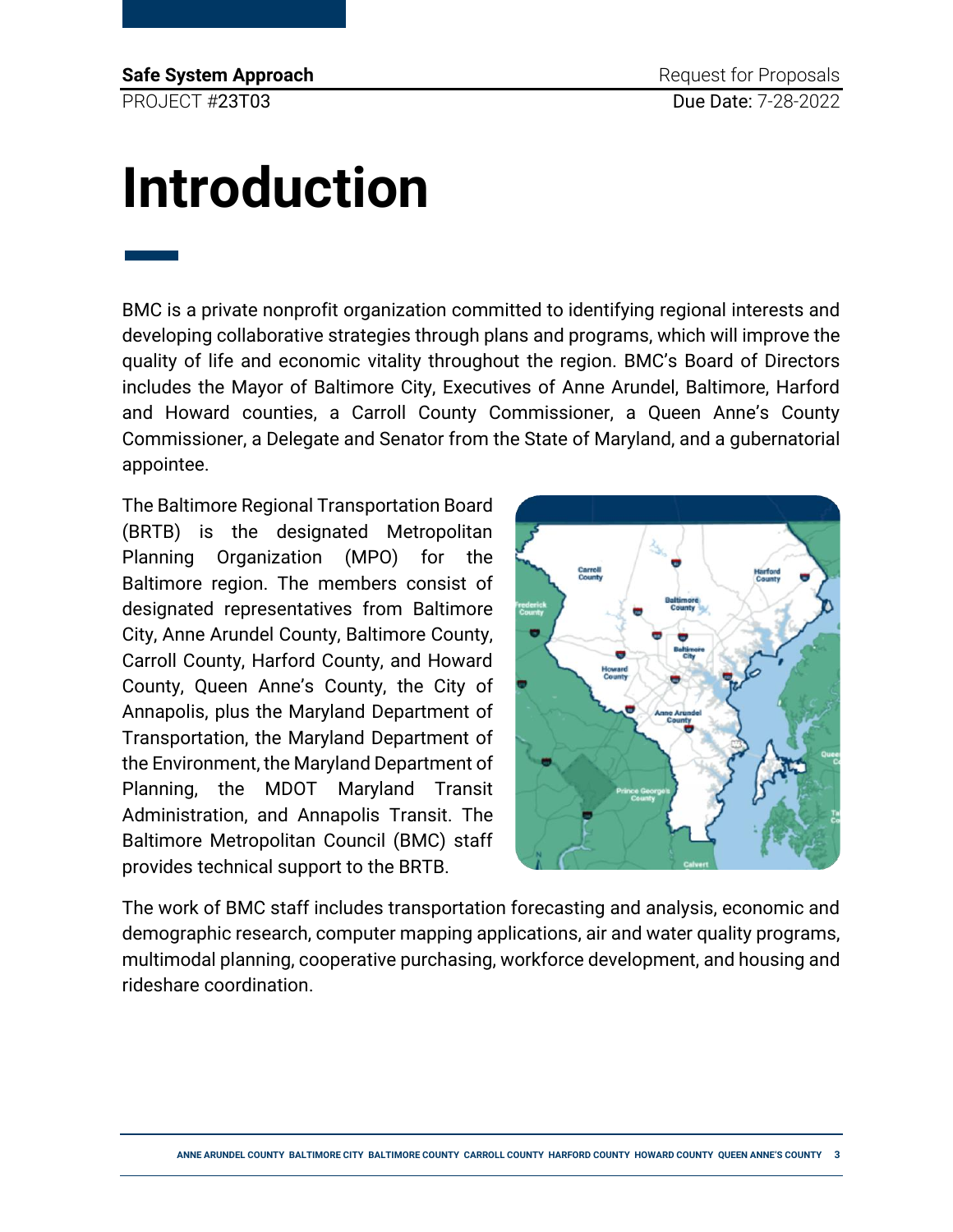**Safe System Approach Request for Proposals** PROJECT #23T03 Due Date: 7-28-2022

# <span id="page-3-0"></span>**Background** —

The BRTB has identified system safety as a goal in *Maximize 2045*, the long-range transportation plan. This goal is focused on building a transportation network safe for pedestrians, bicyclists, transit riders, large truck operators, and motor vehicle occupants. The Safe System Approach, recently adopted as part of the National Roadway Safety Strategy, is most applicable to this goal.

A key aspect of the BRTB safety goal and the Safe System Approach is equity and ensuring that all users of the transportation network are considered, represented, and protected through safety planning and programming. Executive Order 13985 (Advancing Racial Equity and Support for Underserved Communities) defines the term "equity" as the consistent and systematic fair, just, and impartial treatment of all individuals, including individuals who belong to underserved communities that have been denied such treatment, such as Black, Latino, and Indigenous and Native American persons, Asian Americans and Pacific Islanders and other persons of color; members of religious minorities; lesbian, gay, bisexual, transgender, and queer (LGBTQ+) persons; persons with disabilities; persons who live in rural areas; and persons otherwise adversely affected by persistent poverty or inequality.

In recent years, a regional safety planner has been working closely with BRTB members to develop Local Strategic Highway Safety Plans (SHSP). Those plans support a coordinated focus and approach to improving safety with local agencies. Those SHSP teams typically involve partners from health departments, public works and transportation agencies, planning offices, fire/emergency medical services (EMS) departments, law enforcement agencies, public school systems, and related state partners. The equitable implementation and success of those collaborative safety plans will be enhanced by the Safe System Approach.

The Infrastructure and Investment Jobs Act and National Roadway Safety Strategy emphasize the Safe System Approach, environmental justice, and the implementation of local safety plans, placing the BRTB at the front of innovative safety planning.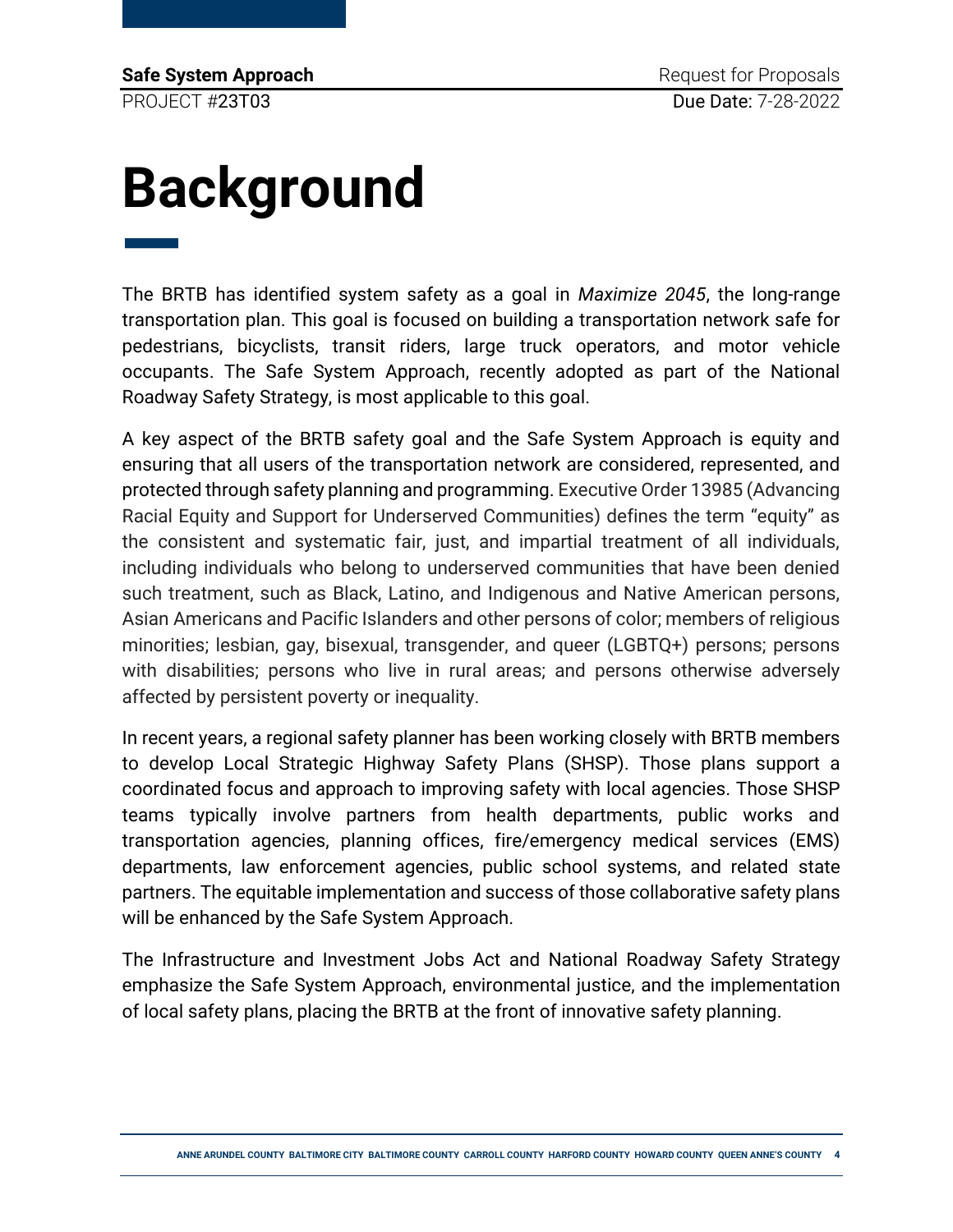### **Safe System Approach**

The Safe System Approach is based in two concepts: humans make mistakes and human bodies have limited ability to tolerate crash impact forces. Therefore, this approach focuses on anticipating those mistakes to prevent the occurrence or mitigate the injury outcome of any road user. To accomplish those goals, the approach addresses the following principles in the following elements:

#### **Principles**

- Deaths and serious injuries are unacceptable
- Humans make mistakes
- Humans are vulnerable
- Responsibility is shared
- Safety is proactive
- Redundancy is crucial

#### **Elements**

- Safer people
- Safer vehicles
- Safer speeds
- Safer roads
- Post-crash care

### <span id="page-4-0"></span>**Purpose**

— The Baltimore Metropolitan Council (BMC) is soliciting proposals from qualified firm(s), joint ventures, and/or partnerships (hereinafter referred to as "Consultant") to provide professional services for the following task related to the Baltimore region's goal to make conditions safer for pedestrians, bicyclists, transit riders and operators, and motorists. This task will identify how the Safe System Approach has been incorporated into federal programs and legislation, best practices, evaluate safety planning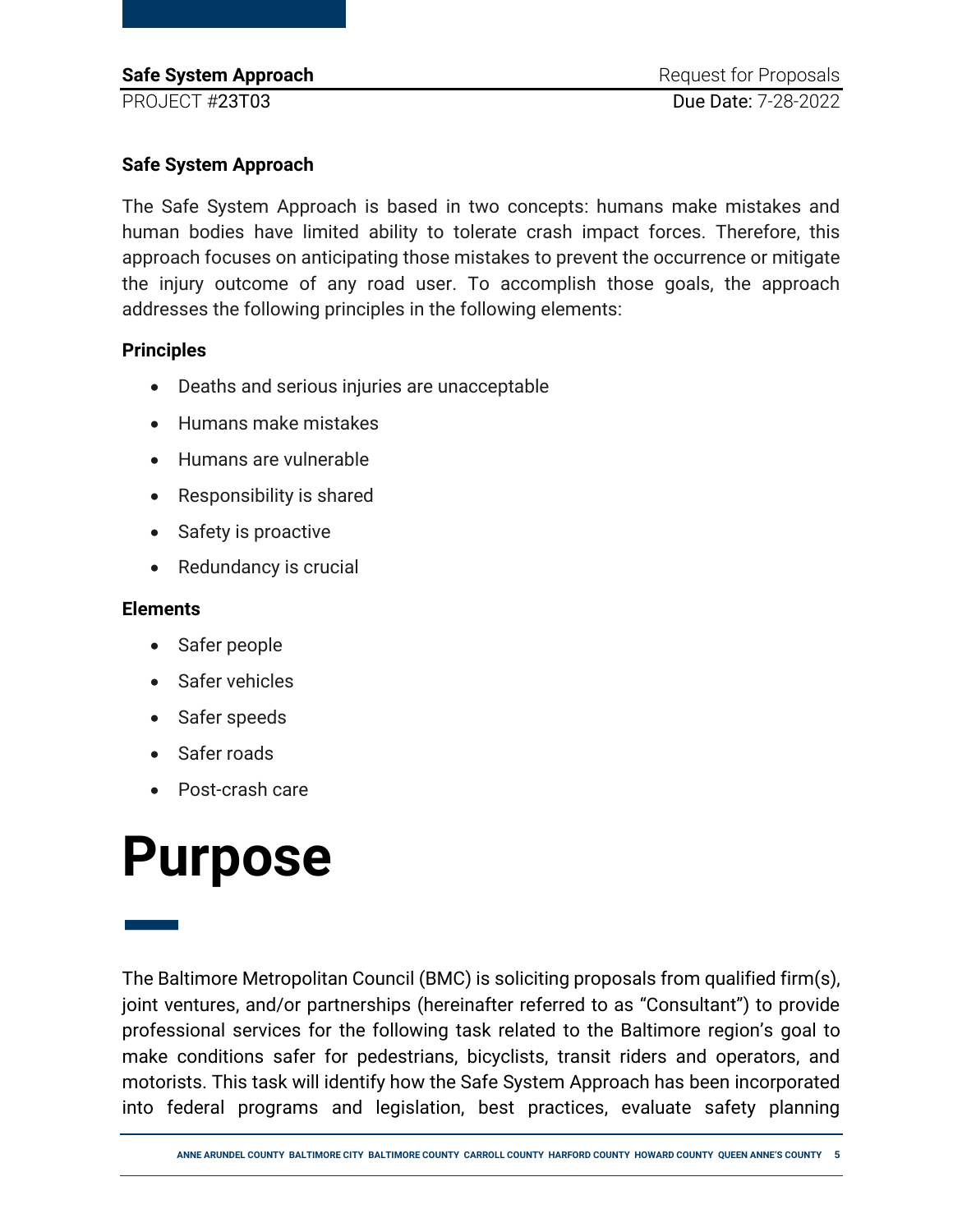processes, and identify methods for enhancing those processes with the Safe System Approach (SSA).

The task will include:

- Project management: SSA discussion and documentation with members; project update meetings with the BMC Project Manager; monthly invoices.
- Identification of best practices
	- o Collect and evaluate planning organizations utilizing the Safe System Approach; conduct literature review and compilation of case studies.
	- $\circ$  Identify methods and approaches that may be useful to the Baltimore region.
- Guidelines development: guidelines for applying the identified methods and approaches within regional and local planning agencies.

This Request for Proposals (RFP) seeks to identify potential providers for this work. The Baltimore Regional Transportation Board (BRTB) has approved this work item as part of the FY 2023 Unified Planning Work Program (UPWP).

# <span id="page-5-0"></span>**Scope of Work**

— The following project task outline is intended to provide a framework for developing guidelines for local integration of the Safe System Approach.

### **Task 1: Project Management**

The project will be managed by BMC. A steering committee will convene on a bi-monthly basis.

The Consultant shall coordinate with the BMC Project Manager to schedule and facilitate a steering committee kickoff meeting to launch a work program for the project and clarify roles, project schedule, scope of work, deliverables, and project approach. The Consultant shall also coordinate with the BMC Project Manager to schedule and facilitate local safety meetings, with Local Strategic Highway Safety Plan (SHSP) teams,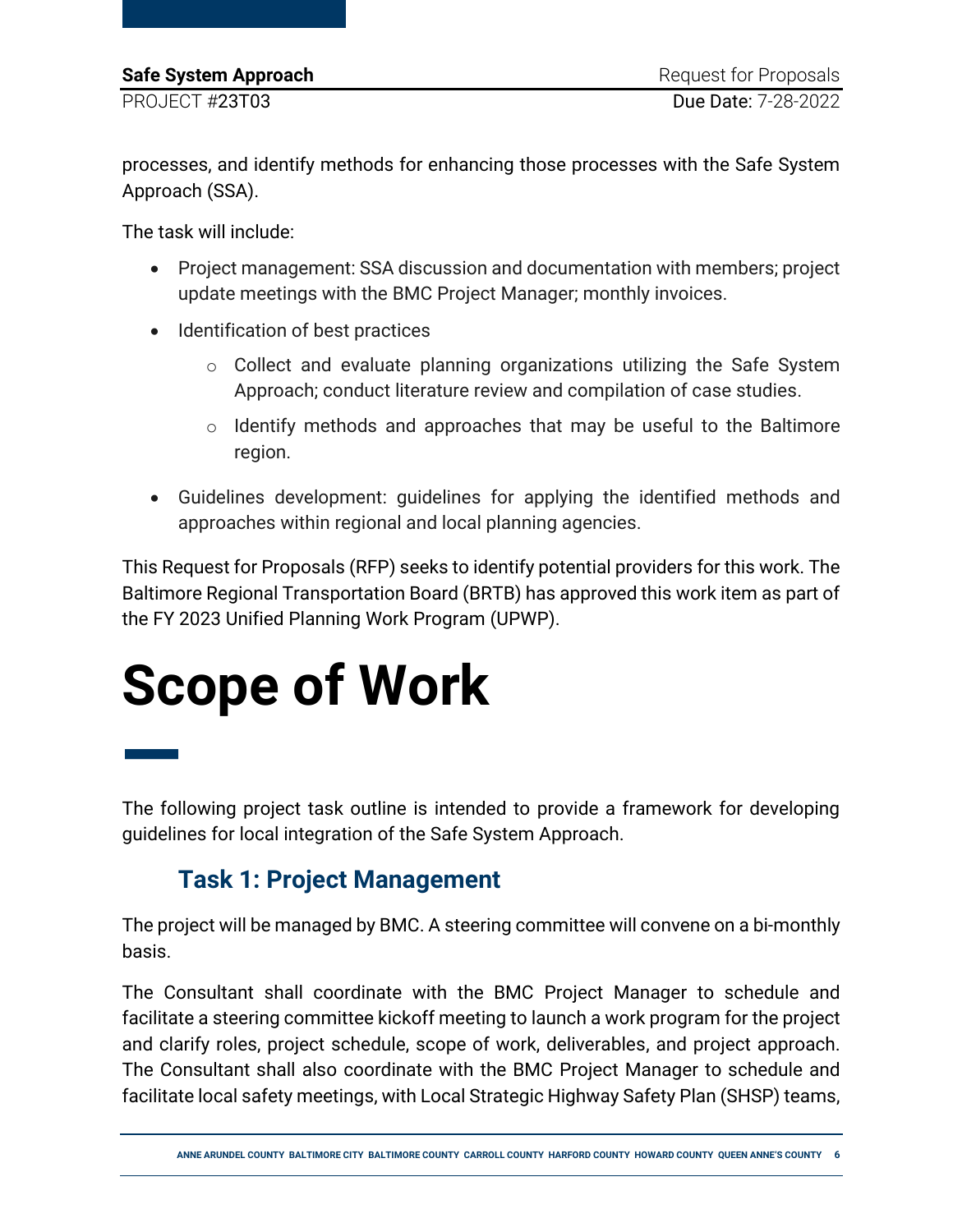to gather input and insight from key stakeholders from multiple safety disciplines (Task 2).

The Consultant shall communicate progress of the work regularly with the BMC Project Manager, prepare and submit monthly invoicing in the first week of each month following the invoice period, and present updates to the Steering Committee at key milestones.

#### **Deliverables:**

- Preparation and maintenance of project schedule
- Facilitation of a steering committee kickoff meeting
- Participation in safety planning discussions with local teams (Task 2: 5 meetings)
- Bi-monthly calls between BMC Project Manager and Consultant Project Manager (and key team members as needed)
- Monthly invoices
- Meeting summaries

\*While BMC continues to work remotely, please assume 75% of meetings will be held virtually and up to 25% potentially held in person.

### **Task 2: Identification of Best Practices**

The Consultant shall identify a range of methods to implement the Safe System Approach for rural/urban jurisdictions with the availability of no, small, and significant funding.

### *Safe System Approach*

The Consultant shall identify Safe System Approach concepts and methods of implementation in city and county transportation agencies in peer regions (e.g. within Maryland, in local government, in peer regions) to serve as case studies.

#### *Existing Practice*

The Consultant shall evaluate local safety teams' awareness and any use of the Safe System Approach, and identify any barriers to implementation. This will be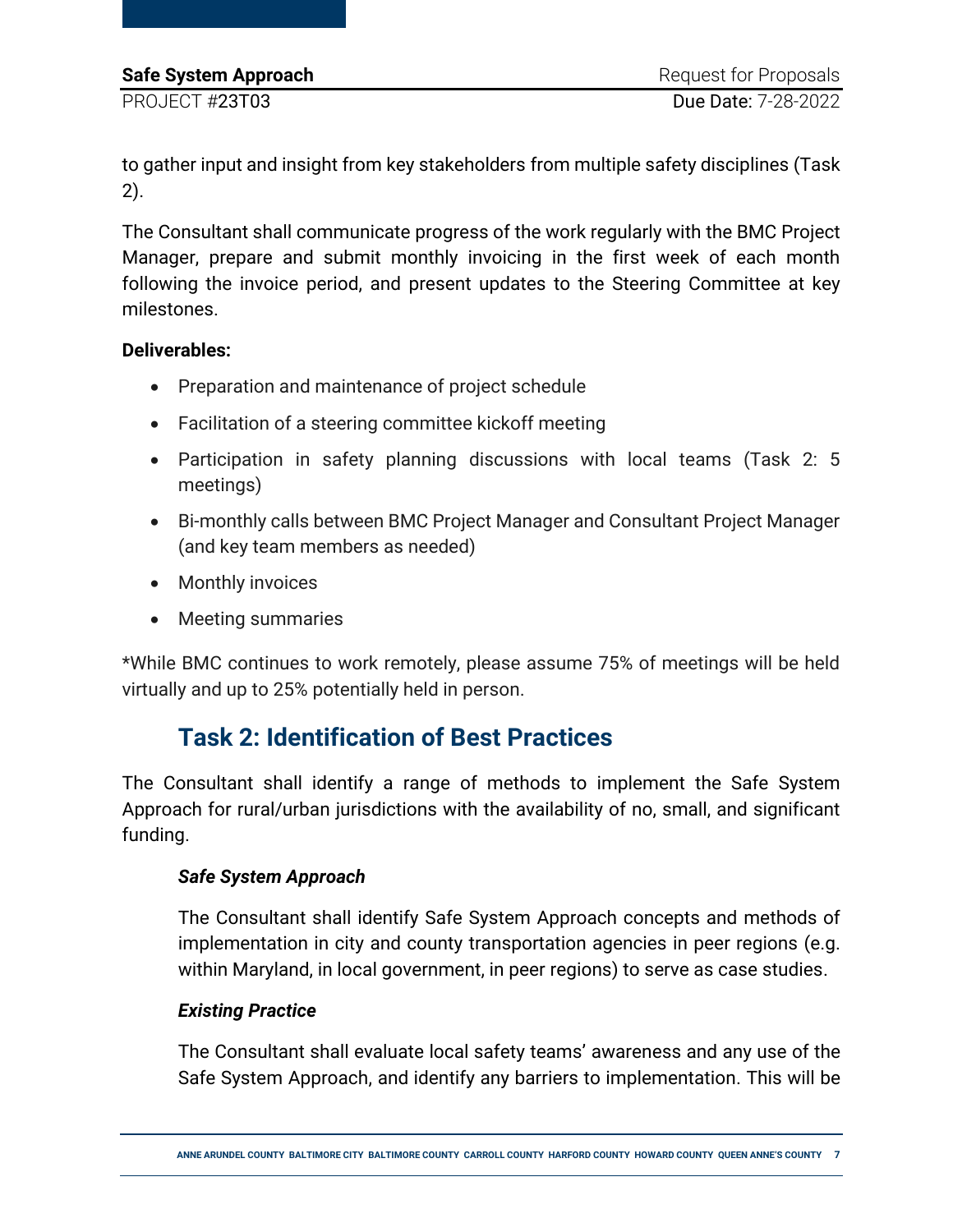accomplished through review of Local SHSPs (total of 5) and discussions with Local SHSP teams (total of 5 meetings).

#### **Deliverables:**

The deliverable for Task 2 is a summary document containing the following:

- Compilation of Safe System Approach best practices and case studies (3- 5) in peer jurisdictions as a resource for local partners.
- Current practices in the Baltimore region with regards to Safe System Approach concepts.
- Safe System Approach concepts tailored to local safety stakeholders.

### **Task 3: Guidelines Development**

This task will build upon the best practices and case studies identified in Task 2 to apply concepts and recommendations to all BRTB member jurisdictions. Guidelines for implementation will provide local safety partners and teams with steps and considerations associated with successful programs. Ideal scenarios will illustrate the outcomes anticipated with implementation of the Safe System Approach.

### **Deliverables:**

The deliverable for Task 3 is a Recommended Guidelines document containing the following:

- Clear and understandable documentation of the Safe System Approach concepts, its role in the National Roadway Safety Strategy and federal legislation, and how it benefits local agencies. This will address multiple disciplines: planning, design, engineering, law enforcement, education/outreach, and emergency response.
- A matrix of potential steps to integrate the Safe System Approach on a local level, with considerations for rural/urban jurisdictions with the availability of no, small, and significant funding.
- Appendices to include ideal scenarios of jurisdictions implementing the Safe System Approach fully, to include one rural and one urban environment.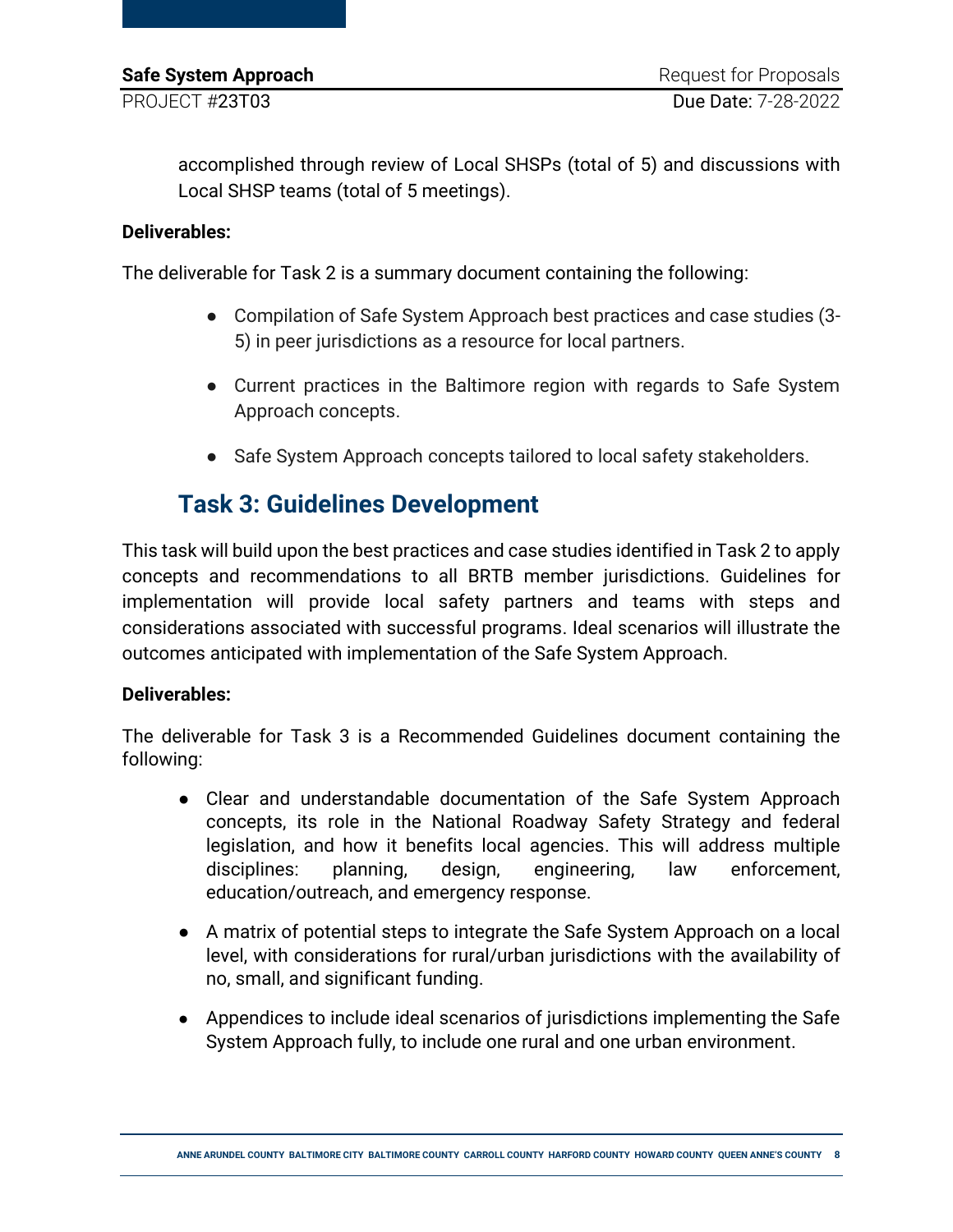● A presentation that includes high points of the summary of local practices (Task 2) and the guideline recommendations (Task 3). The Consultant will give this presentation to the steering committee and it will be a resource for the BMC Project Manager to give to the BRTB, Technical Committee, Safety Subcommittee, local stakeholders, and other appropriate partners.

All documents should be provided in PDF format and in another format (Microsoft Word, Power Point, Adobe InDesign, etc.), which is editable by BMC.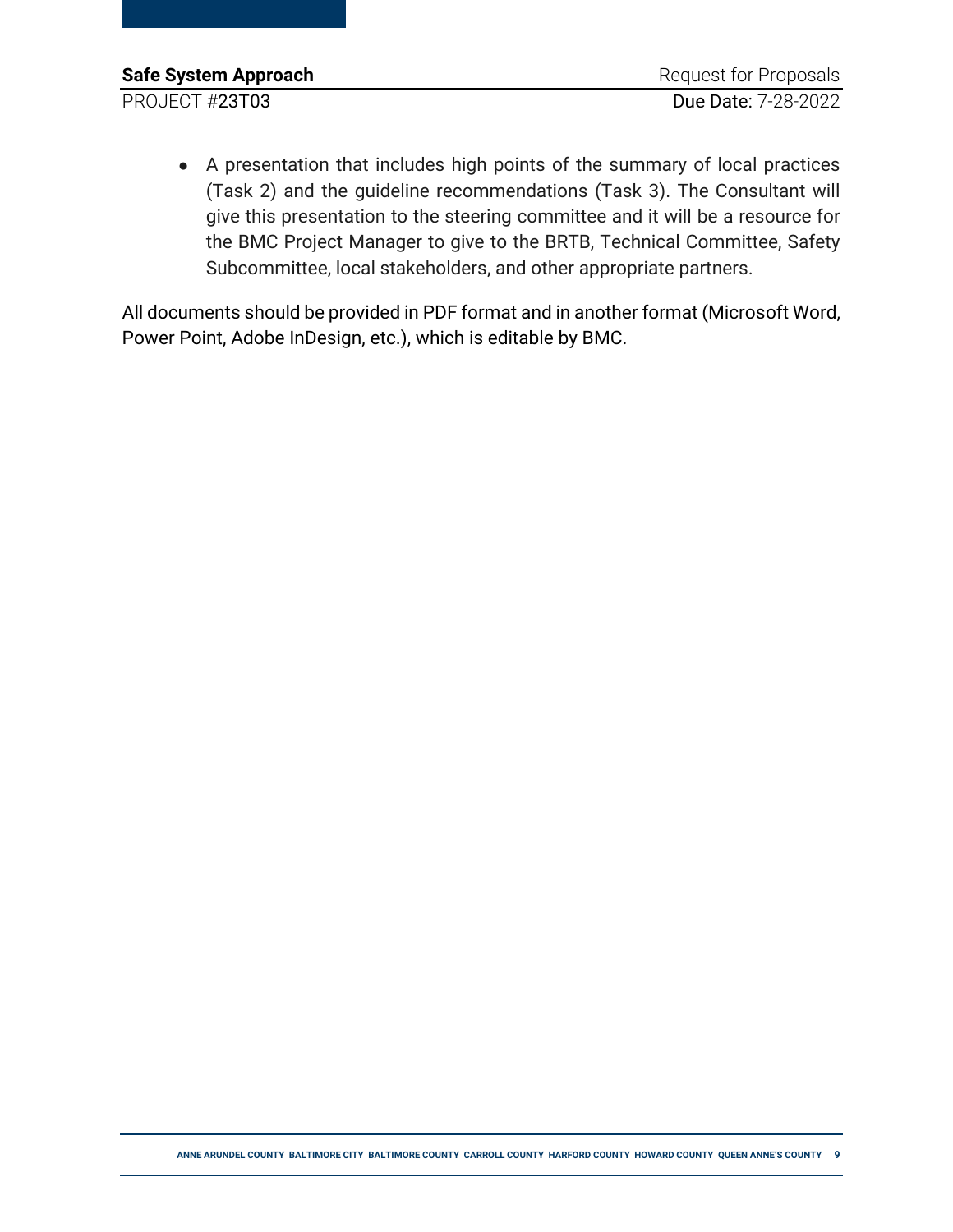# <span id="page-9-0"></span>**Proposal Content and Requirements**

The proposal shall consist of two separate parts: (1) a Technical Proposal; and (2) a Cost Proposal. Each offeror shall submit by electronic mail a digital copy of their technical proposal and cost proposal saved in separate electronic files. Proposals shall meet, at a minimum, the following requirements.

### **Technical Proposal**

—

The Technical Qualifications shall contain the following:

- *Cover Letter*  signed by an executive with authority to commit the offeror and stating the period for which the proposal is valid. (1 page maximum)
- *Work Program* Offerors shall provide a discussion of each task to be undertaken, how the task will be performed and the task products to be provided. An overall schedule of work should be developed. Offerors may include but are not limited to the identified project tasks. Offerors are encouraged to suggest modifications that would facilitate a successful work program. The work program shall be limited to 12 pages in length printed on one side and single-spaced. The cover page and table of contents will *not* be counted toward the page limit.
- *Experience and Qualification* The offeror shall list their qualifications with regard to the selection criteria identified in this RFP. The summary should contain (a) information on projects of similar nature that the offeror has completed, including brief descriptions, dates, and names of contact persons and links to relevant work if possible, and (b) resumes of proposed project manager and up to three key project team members. (8 pages maximum)
- *Project Management*  Designation of a project manager and the responsibilities of the manager and key personnel. Provide a summary of the qualifications of the project manager and key staff for each firm. Note that the resulting contract will require the commitment of the specified personnel. (5 pages maximum)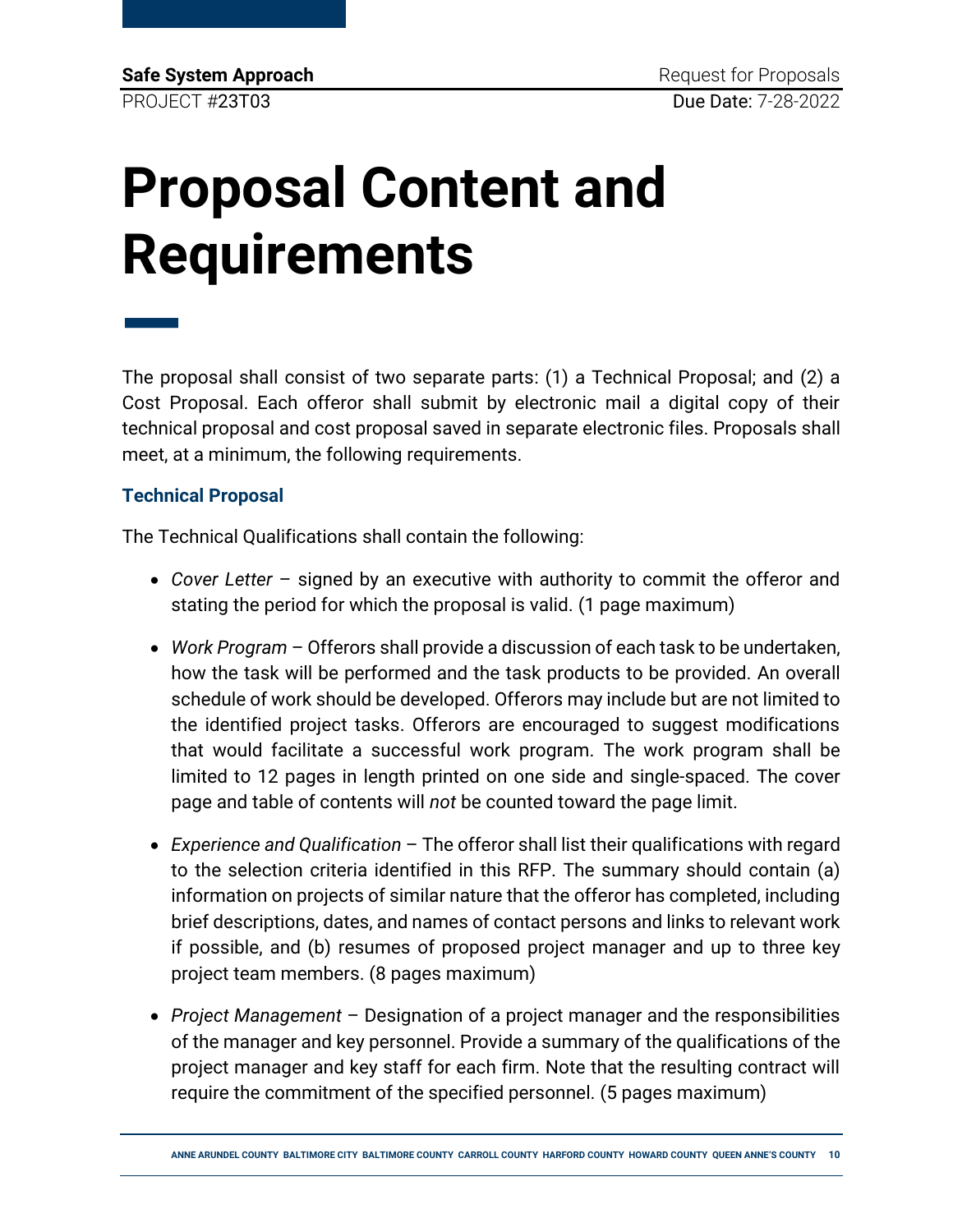- *DBE Participation*  The program for assuring the maximum opportunity for participation by Disadvantaged Business Enterprises (DBEs) in accord with BMC's goals shall be presented. See the section of MANDATORY STATEMENTS for the statement of DBE participation goals.
- *Other Information* Any other material that the offeror wishes to provide. Please limit to relevant information. (4 pages maximum)

The body/narrative of all documents will be formatted to a 12-point font size. Headers and cover pages may utilize larger font sizes. Cover or divider pages without content will not be counted toward the page limits. Digital signatures are acceptable for all documents.

### **Cost Proposal**

The Cost Proposal shall be composed of two parts: (1) Project Budget and (2) Affidavits and Certifications.

- Project Budget Proposers shall provide a price quote as a fixed price in United States dollars. The price quote shall include the number of labor hours and cost by staff member and total hours and cost estimated for each task. Direct costs shall be itemized by category (e.g., travel, per diem, printing, and reproduction, /etc.) for the entire project. The contract type is anticipated as a fixed price with partial payments paid based on task completion. Respondents proposing thirdparty hosting services and/or subscription services must identify all start-up costs and annual costs.
- Affidavits and Certifications An original signed copy of the Proposal Affidavit attached at the end of this RFP shall be included in the Cost Proposal.

BMC reserves the right to reject proposals that do not meet the Technical and Cost Proposal requirements.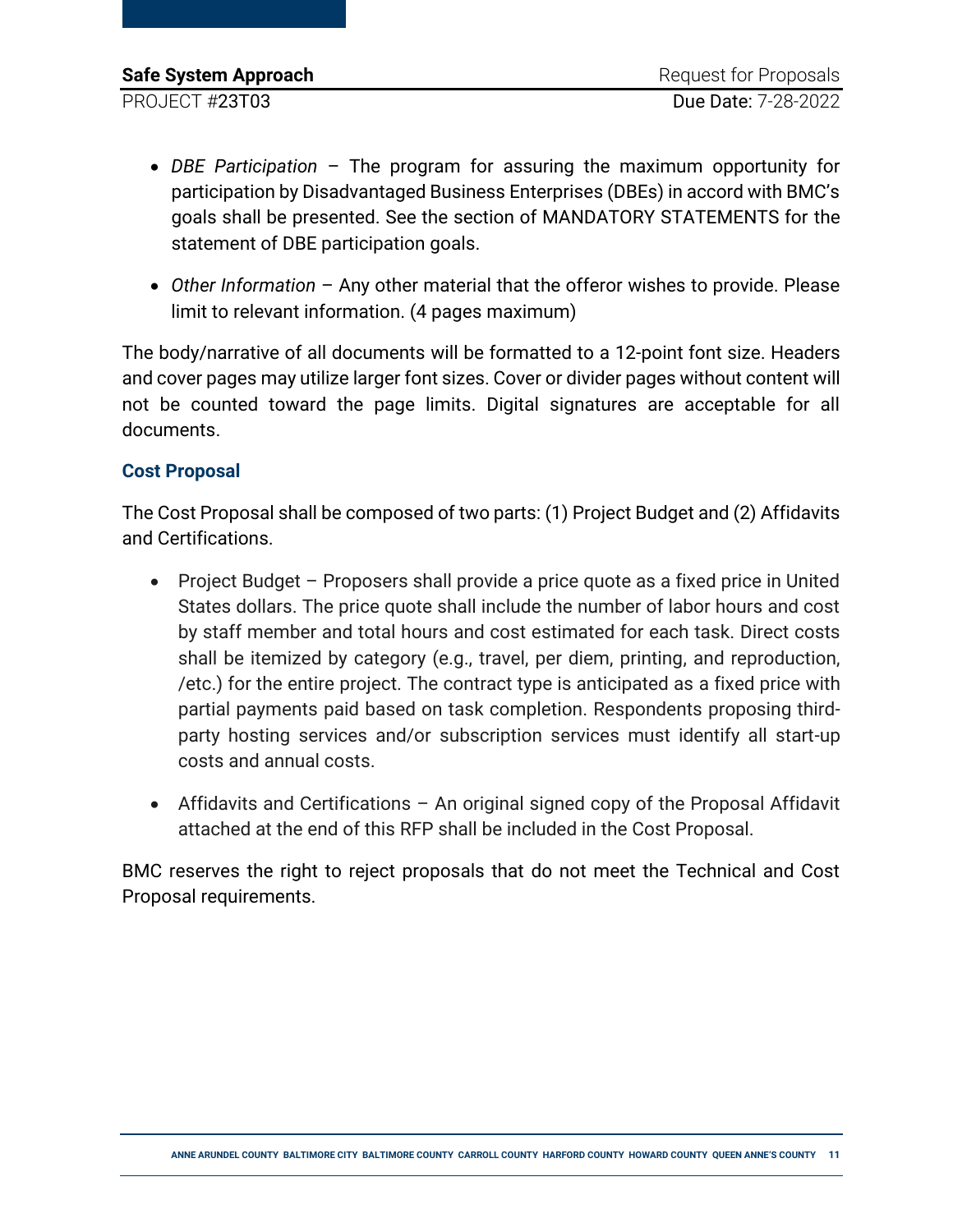# <span id="page-11-0"></span>**Submission of Proposals**

— All offerors shall submit by email two  $(2)$  separate digital electronic files – one  $(1)$  for each of the Technical and Cost Proposals to: [cburch@baltometro.org.](mailto:cburch@baltometro.org)

The proposal must be received by BMC no later than 2:00 PM Eastern Standard Time on Thursday, July 28, 2022. Proposals arriving after the deadline will not be accepted. Note that BMC's email will accept files up to 25MB. If your proposal documents exceed 25MB, please upload the documents to a file sharing service and email the link to the files.

Please direct any questions to Cynthia Burch at church@baltometro.org no later than July 6, 2022. All questions will be collected and answers will be posted to BMC's website by July 8, 2022.

BMC will not pay for the development and submission of proposals in response to this RFP. BMC reserves the right to reject any proposals without cost or detriment to BMC.

The offeror shall not make changes in the specifics put forth in a proposal, including staff participation, without the prior written consent of BMC.

The BMC Staff member listed above shall be the sole point of contact for any offeror during the procurement process.

BMC reserves the right to waive minor irregularities, to negotiate in any manner necessary to best serve the public interest, and to make a whole award, multiple awards, a partial award, or no award. BMC reserves the right to cancel this RFP, in whole or in part, any time before the closing date.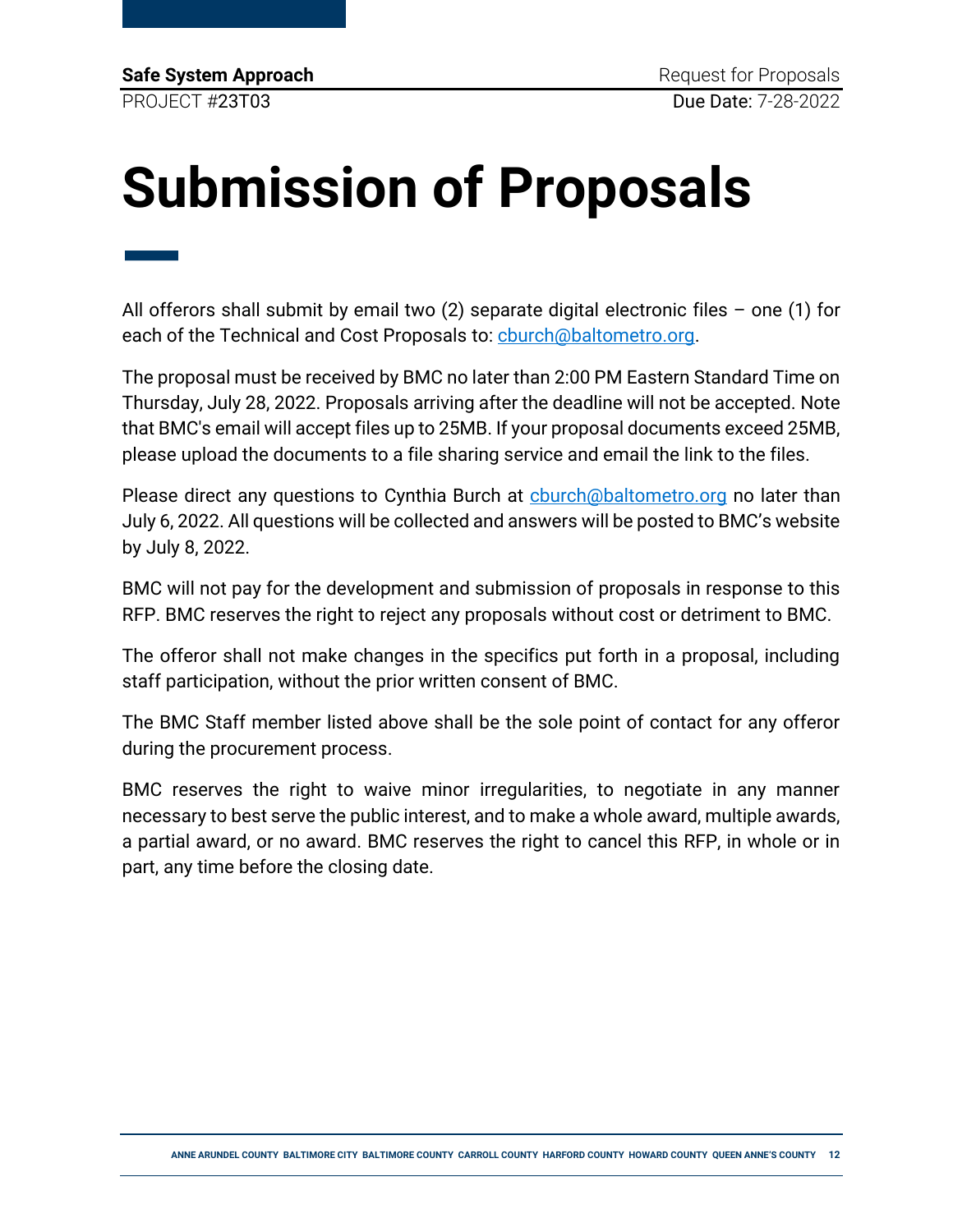**Safe System Approach Request for Proposals** PROJECT #23T03 Due Date: 7-28-2022

### <span id="page-12-0"></span>**Tentative Schedule**

| <b>RFP Issued</b>                  | June 22, 2022                      |
|------------------------------------|------------------------------------|
| <b>Proposal Questions Due</b>      | July 6, 2022                       |
| <b>Answers to Questions Posted</b> | July 8, 2022                       |
| <b>Proposals Due</b>               | Thursday, July 28, 2022, 2:00 p.m. |
| <b>Consultant Selection</b>        | August, 2022                       |
| <b>Start of Work</b>               | September, 2022                    |
| <b>Completion of Work</b>          | June 30, 2023                      |

### <span id="page-12-1"></span>**Consultant Selection Criteria**

— All proposals will be evaluated based on technical merit (including areas required within the Technical proposal such as work program, team and personal experience, project management, adherence to RFP and DBE integration) and proposed cost. This is not a lowbid procurement. The FY 2023 UPWP budgeted **\$100,000** for the consultant part of this task but proposals will be considered outside of this range if the proposed work program will provide a greatly superior product. BMC staff and/or appropriate project partners will evaluate proposals. Technical merit includes work program and approach, as well as staff experience and qualifications. Teaming is permissible but the offeror will be with a single prime contractor.

BMC reserves the right to negotiate with one or more offerors selected based on the initial technical merit and proposed cost. Offerors may be asked to make personal appearances to provide additional information on proposals.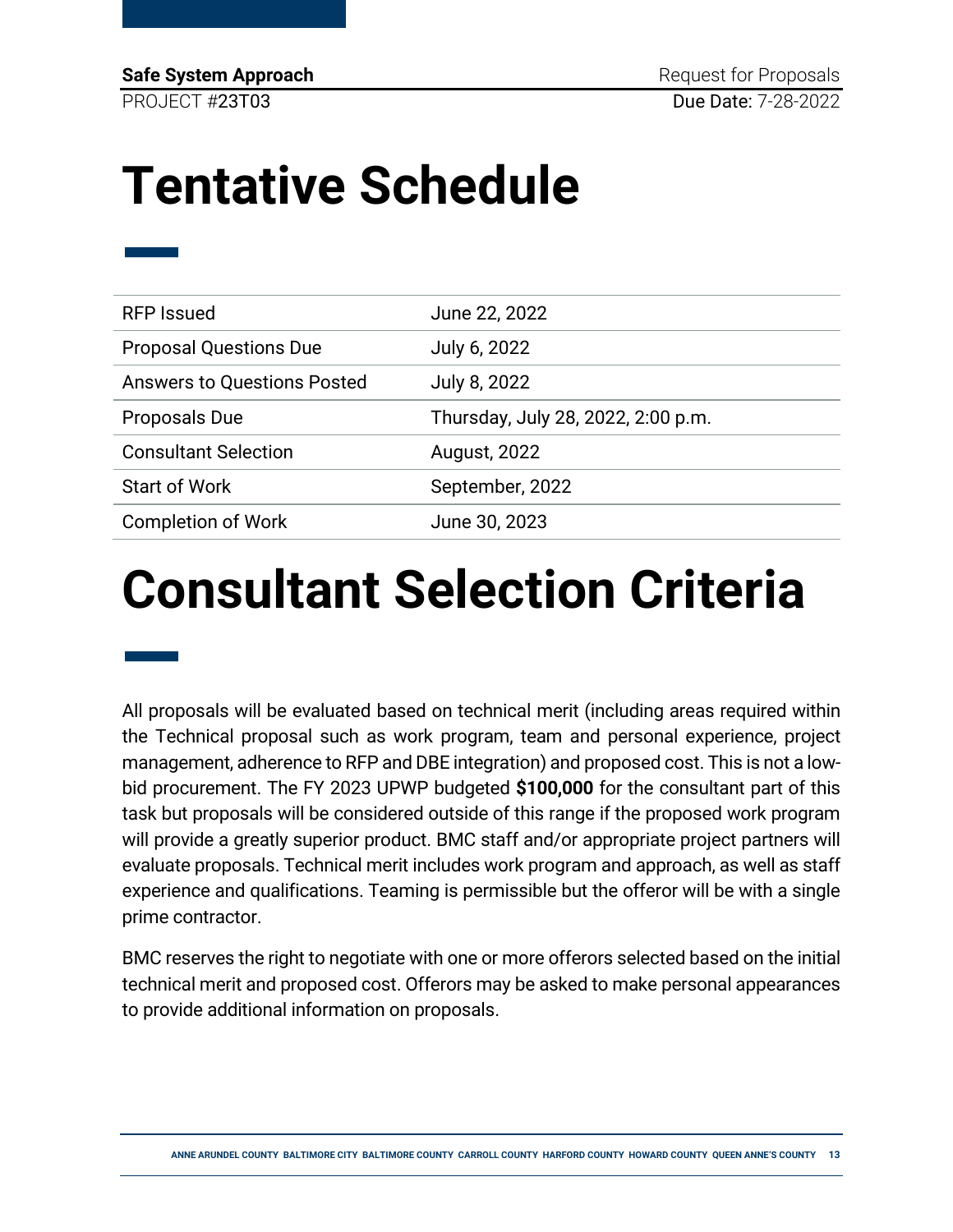# <span id="page-13-0"></span>**"Sample" Form Contract**

— BMC's form contract is available on BMC's website and is incorporated into this solicitation.

[https://www.baltometro.org/sites/default/files/bmc\\_documents/RFP/sample-rfp](https://www.baltometro.org/sites/default/files/bmc_documents/RFP/sample-rfp-contract_fy2019.pdf)[contract\\_fy2019.pdf](https://www.baltometro.org/sites/default/files/bmc_documents/RFP/sample-rfp-contract_fy2019.pdf)

By the act of submitting a proposal, the offeror expressly acknowledges that he/she/it accepts the terms and conditions as stated in the form contract **unless exceptions are submitted in writing with the proposal**. BMC reserves the right to amend the terms of the form contract as it sees fit during contract negotiation.

The offeror's acceptance of, or deviations from, the form contract terms and conditions are considered during the evaluation and subsequent award.

If the offeror submits an exception that alters BMC's risk, liability, exposure in, or the intent of this procurement, BMC reserves the right in its sole and absolute discretion to deem the offeror non-responsive.

# <span id="page-13-1"></span>**Confidentiality**

— Offerors must specifically identify any portions of their proposals deemed to contain confidential information, proprietary information or trade secrets. Those portions must be readily separable from the balance of the proposal. Such designations will not be conclusive, and offerors may be required to justify why such material should not, upon written request, be disclosed by BMC under the Public Information Act, State Government Article, Title 10, Sub-Title 6, of the Annotated Code of Maryland, as amended. BMC may disclose such information if required by law, court order or subpoena.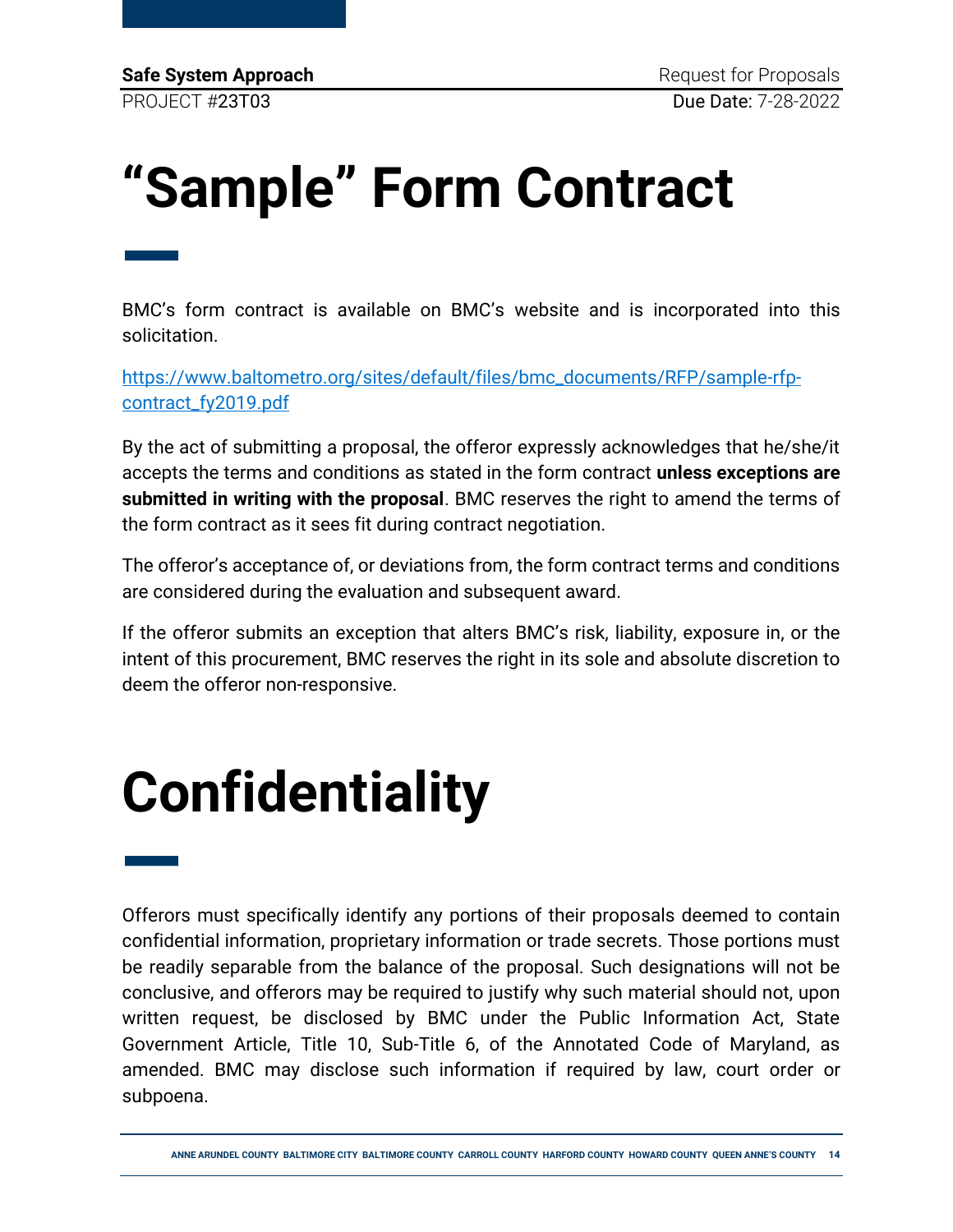# <span id="page-14-0"></span>**Maryland Registration/Qualification Requirements**

— BMC requires vendors to register or qualify to do business with the Maryland Department of Assessments and Taxation (SDAT) in accordance with the Annotated Code of Maryland, Corporations and Associations Article: §2-102 Formation generally, §7-202 Registration to do interstate and foreign\* business, and/or §7-203 Qualification to do intrastate business.

For information on registering or qualifying a corporation, LLC, LLP or LP, call SDAT at 410-767-1340. Sole Proprietors and General Partnerships should call 410-767-4991 or you may download the SDAT forms at

<http://www.dat.state.md.us/Pages/sdatforms.aspx>

The successful offeror may be required to submit a Good Standing Certificate (also known as "Certificate of Status") issued by SDAT within 10 days of being notified of potential award.

(\*Note: "a corporation, association, or joint-stock company organized under the laws of the United States, another state of the United States, a territory, possession, or district of the United States, or a foreign country," Md. Code Ann., Corporations & Associations, §1-101.)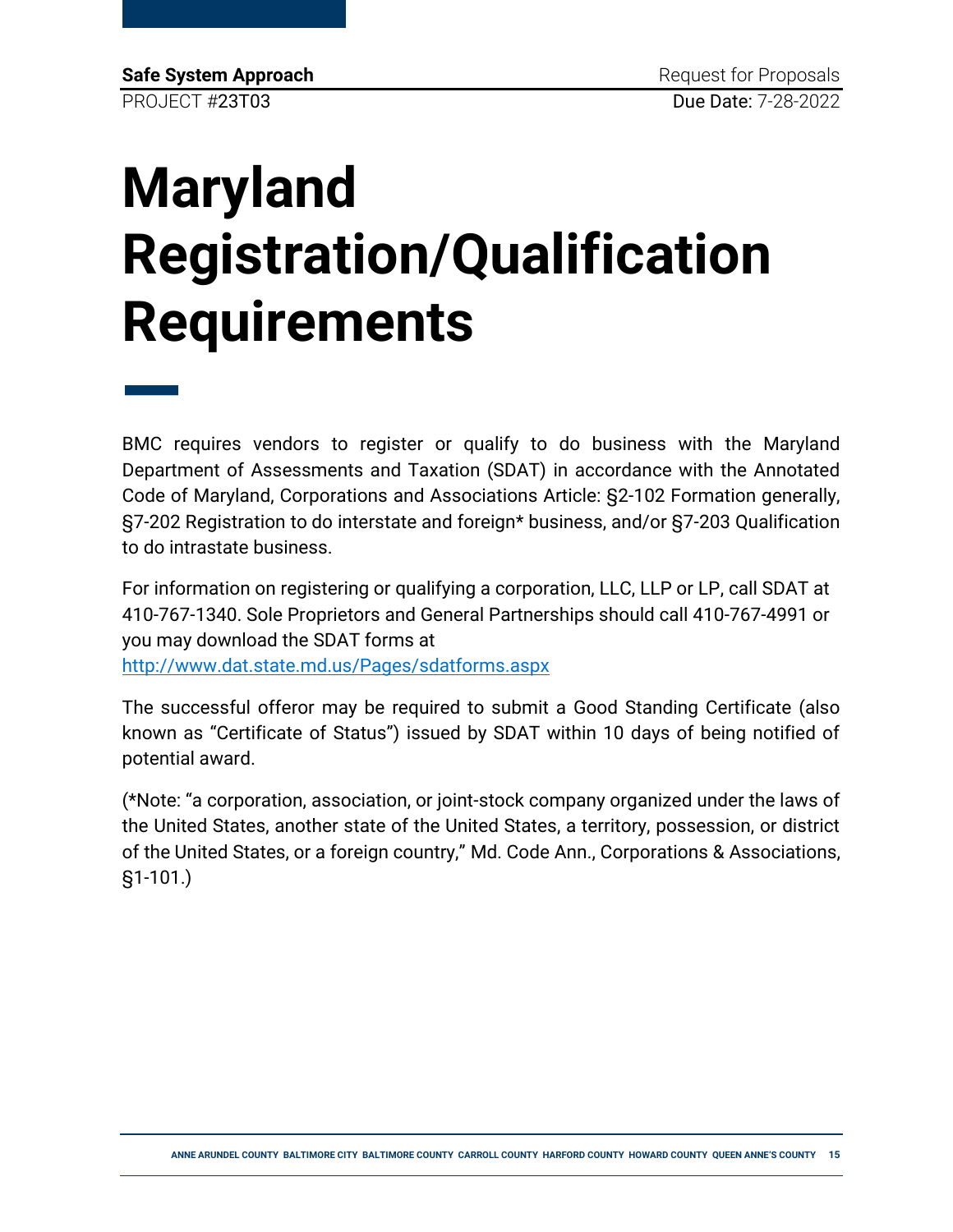### <span id="page-15-0"></span>**Mandatory Statements** ——<br>——

#### **Public Information Act Notice**

Offerors should give specific attention to the identification of those portions of their proposals they deem to be confidential, proprietary information or trade secrets and provide any justification why such materials, upon request, should not be disclosed.

#### **Disadvantaged Business Enterprise Notice**

Disadvantaged business enterprises (DBEs) are encouraged to respond to this solicitation. It is the intent of BMC that certified minority business enterprises and subcontractors be given the opportunity to submit proposals to this RFP and will not be subject to discrimination on the basis of race, color, sex, or national origin in consideration for an award.

All selected contractors will be required to abide by the DBE Program of the Baltimore Regional Transportation Board (BRTB). The DBE Program may be found on BMC's website.

#### **Disadvantaged Business Enterprise Subcontract Participation Goal**

The Baltimore Metropolitan Council hereby notifies all offerors that in regard to any contracts entered into pursuant to this advertisement, MBEs and WBEs will be afforded full opportunity to submit expressions of interest in response to this notice and will not be subject to discrimination on the basis of race, color, sex or national origin, in consideration for an award.

It is the goal of BMC that certified businesses participate in all competitively bid federalaid contracts. A DBE subcontract participation **goal of 26.2 percent** of the total contract amount has been established for this procurement. Prime contractors holding a DBE certification will be awarded full (100 percent) credit for the DBE goal. Offerors must make a good faith effort to meet this goal in order to receive appropriate consideration. The offeror can demonstrate that it has made a good faith effort by meeting the goal or by documenting good faith efforts to do so in its proposal. Determination of good faith efforts will be made at the discretion of appropriate BMC staff. All offers submitted in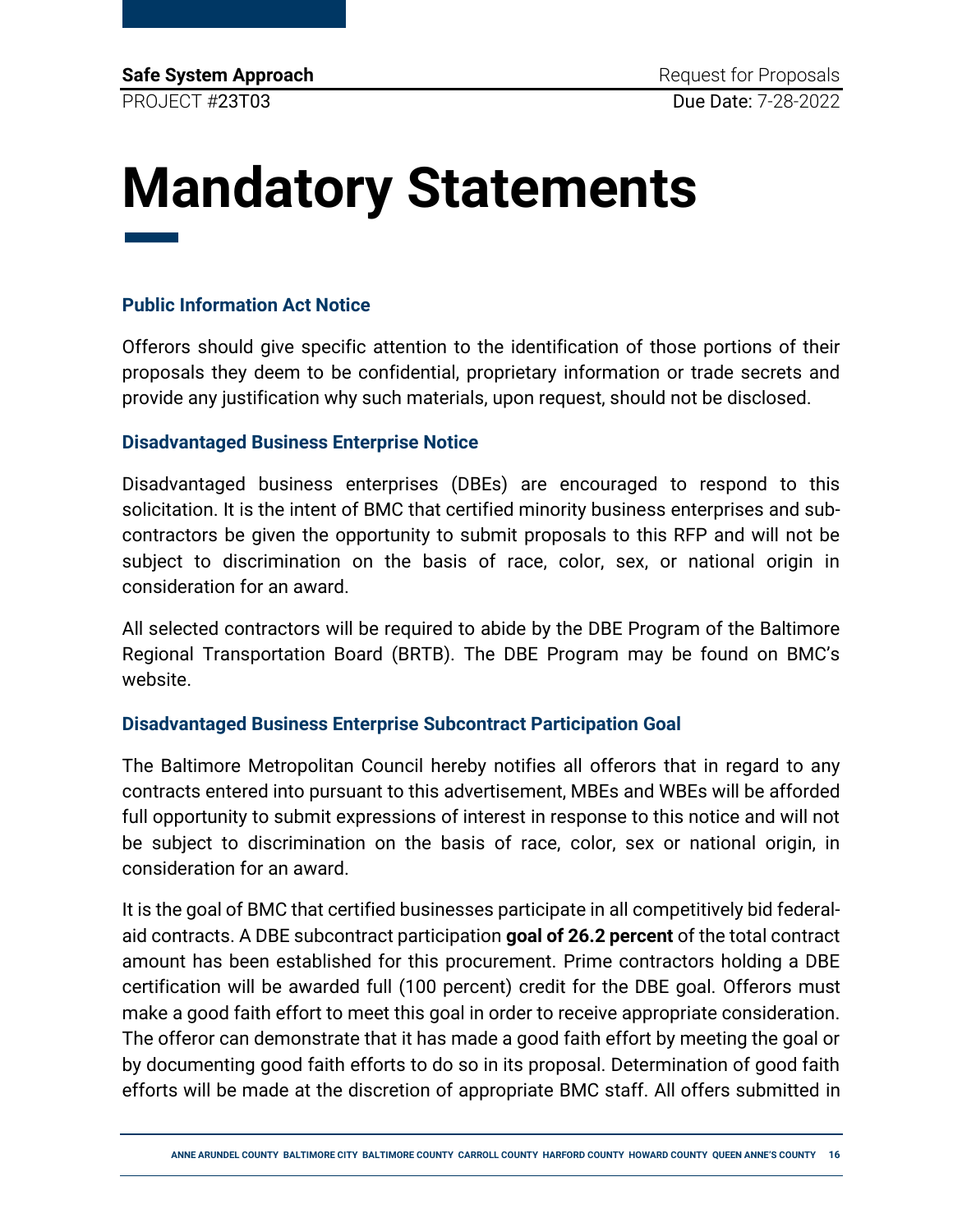| Safe System Approach | Request for Proposals |
|----------------------|-----------------------|
| PROJECT #23T03       | Due Date: 7-28-2022   |

response to this RFP must include a statement specifying the Maryland Department of Transportation (MDOT) has certified the DBE or DBEs utilized to meet this requirement. If the DBE has not been certified by MDOT but has been certified by other state transportation agencies receiving federal funding, the name of the agency should be included in the proposal. BMC reserves the option to accept this certification in lieu of MDOT certification.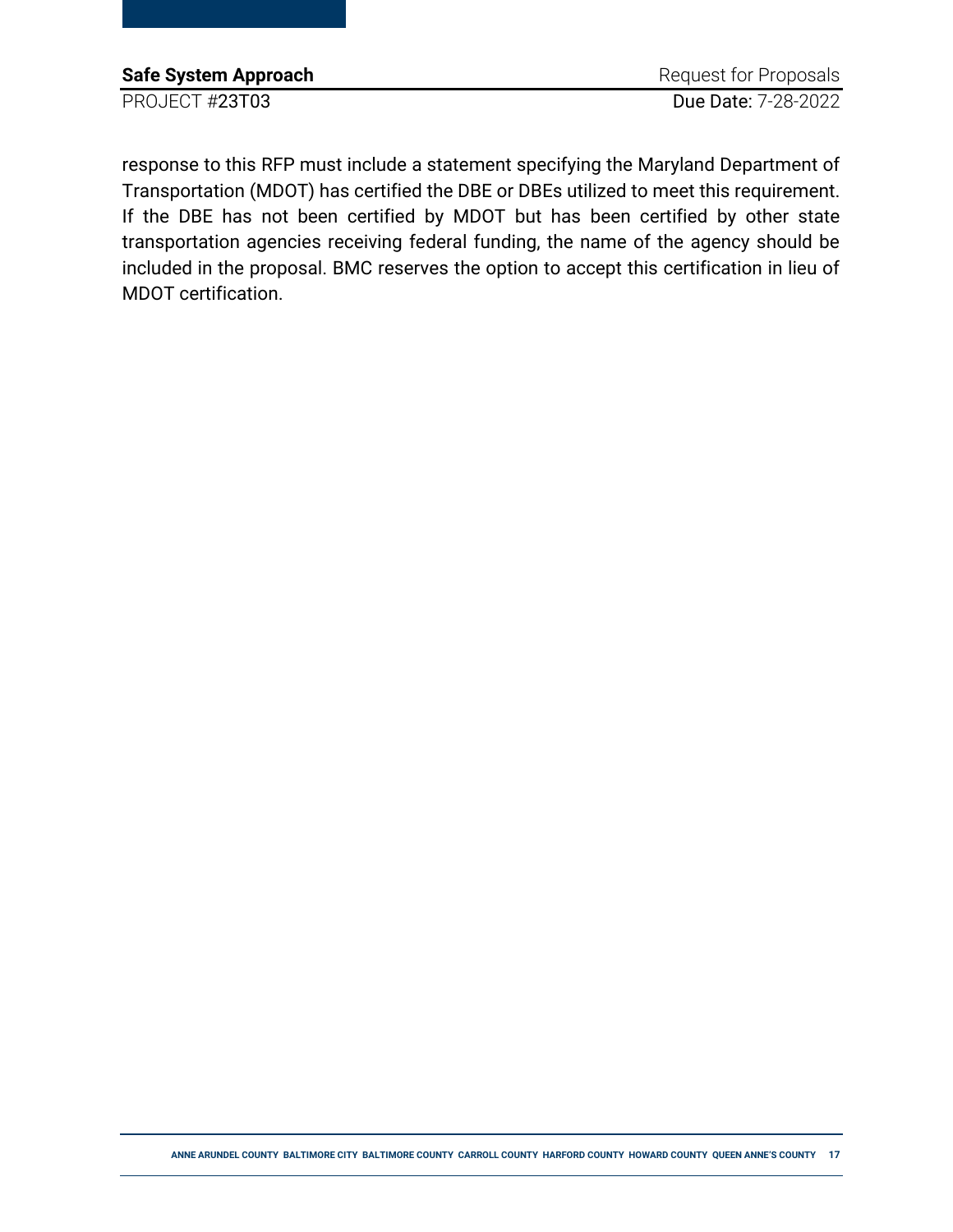# <span id="page-17-0"></span>**Proposal Affidavit**

### **A. (ANTI-BRIBERY AFFIRMATION). I HEREBY CERTIFY THAT**

(1) I am the (title)  $\qquad \qquad \qquad$  and the duly authorized representative of (offeror) and that I possess the legal authority to make this Affidavit on behalf of myself and the offeror for which I am acting.

(2) Except as described in paragraph 3 below, neither I, nor to the best of my knowledge, information, and belief, the above offeror, nor any of its officers, directors, or partners, nor any of its employees directly involved in obtaining contracts with the State or any county, bi-county, multicounty agency or subdivision of the State has been convicted of, or has pleaded nolo contendere to a charge of, or has during the course of an official investigation or other proceeding, admitted in writing or under oath acts or omissions committed after July 1, 1977, which constitute bribery, attempted bribery, or conspiracy to bribe under the provisions of Article 27 of the Annotated Code of Maryland or under the laws of any state or federal government.

(3) State "none" or, as appropriate, list any conviction, plea or admission described in paragraph 2 above, with the date; court official, or administrative body; and the sentence or disposition, if any:

(4) **I ACKNOWLEDGE THAT** this Affidavit is to be furnished to the Procurement Officer, and may be furnished to the Attorney General pursuant to Sections 16-201, et seq., of the State Finance and Procurement Article of the Annotated Code of Maryland. I acknowledge that if the representations set forth in this Affidavit are not true and correct, the Council may terminate any contract awarded and take any other appropriate action.

**B. (NON-COLLUSION AFFIRMATION). I HEREBY FURTHER AFFIRM** THAT neither I nor, to the best of my knowledge, information and belief, the above firm nor any of its other representatives I here represent have:

(1) Agreed, conspired, connived or colluded to produce a deceptive show of competition in the compilation of the bid or offer being submitted herewith;

(2) In any manner, directly, or indirectly, entered into any agreement, participated in any collusion to fix the bid price or price proposal of the offeror herein or any competitor, or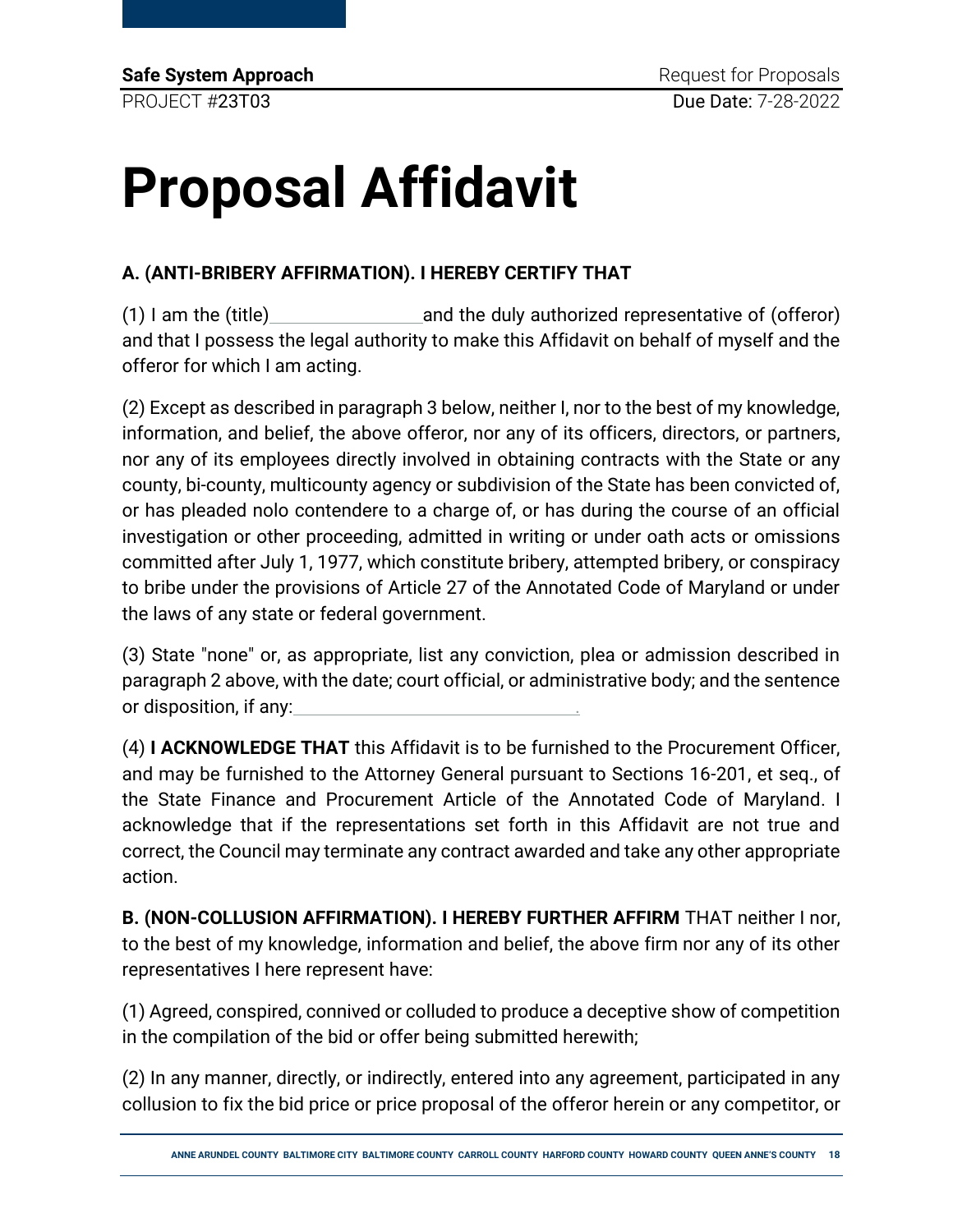| <b>Safe System Approach</b> |
|-----------------------------|
| PROJECT #23T03              |

otherwise taken any action in restraint of free competitive bidding in connection with the contract for which the within bid or offer is submitted.

### **C. (PROCUREMENT AFFIRMATION). I HEREBY FURTHER AFFIRM THAT**

(1) Neither the above business nor, to the best of my knowledge, information, and belief, any officer, controlling stockholders, partner, principal, or other person substantially involved in the contracting activities of the business has in the past five (5) years: (a) been convicted under state or federal statute of a criminal offense incident to obtaining or attempting to obtain or performing a public or private contract, fraud, embezzlement, theft, forgery, falsification or destruction of records, or receiving stolen property; (b) been found civilly liable under state or federal antitrust statutes for acts or omissions in connection with the submission of bids or proposals for a public or private contract; (c) been convicted of any violation of a state or federal antitrust statute; (d) been convicted under the provisions of Title 18 of the United States Code for violation of the Racketeer Influenced and Corrupt Organizations Act, 18 USC Section 1961 et seq.; or (e) the Mail Fraud Act, 18 USC Section 1341 et seq., for acts arising out of the submissions that would constitute grounds for conviction or liability under any statute described above. Also, the undersigned offeror was not founded or established or is not operated in a manner designed to evade the application or defeat the purpose of the Debarment Regulations, COMAR 21.08; is not currently suspended or debarred pursuant to COMAR 21.08 or by the action of any other public entity; and is not a successor, assignee, subsidiary, or affiliate of a suspended or debarred business.

(2) (a) If the affirmation described in subsection (1) cannot be given and debarment proceedings have not been instituted against the business pursuant to COMAR 21.08, indicate the reasons why the affirmation cannot be given, including any conviction or admission described in subsection (1), above, with the date, court and sentence or disposition, if any; the name(s) of the person(s) involved, and their current positions and responsibilities with the business; the activity specified in COMAR 21.08 in which each person was involved; and the details of the person's participation in the activity, including the name(s) of an entity involved and the person's positions and responsibilities with the entity. (Attach additional sheets as necessary.)